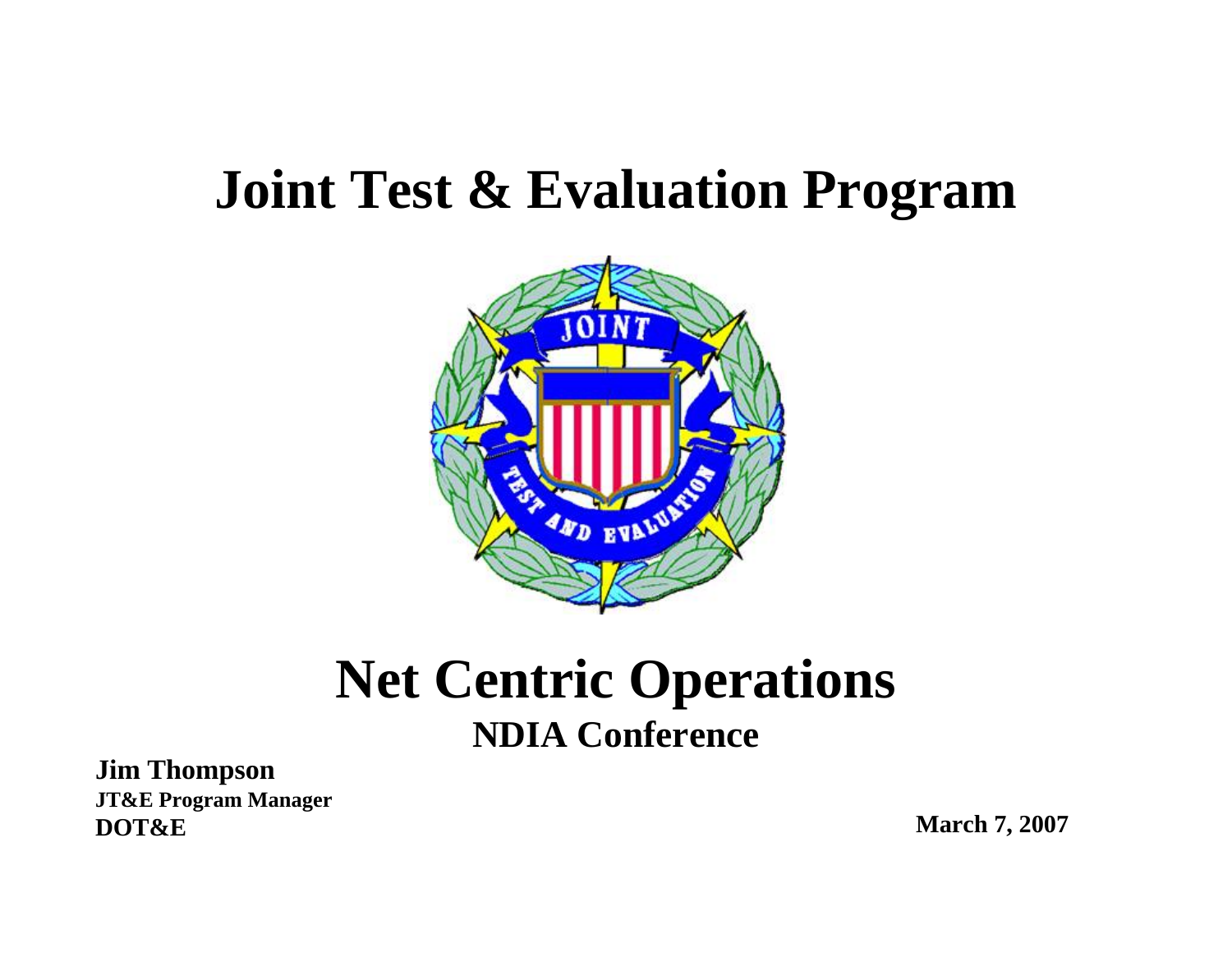### **What is the JT&E Program?**

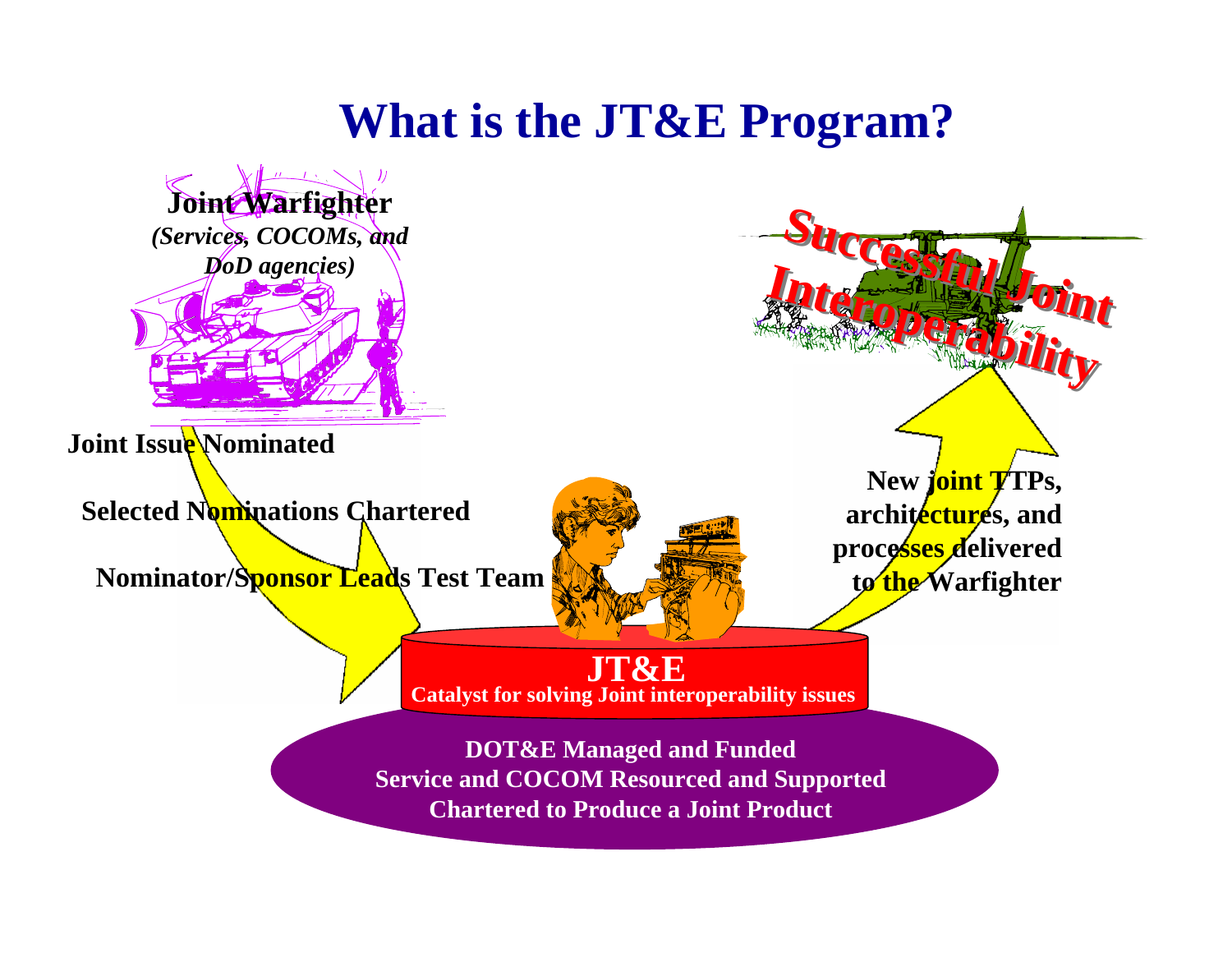### **Joint Test & Evaluation Process and Support**

#### **DOT&E/JT&E Support**

Contractor Support, Unique Test Funding, Logistics, Security and Program Oversight and Structure

**Nominator***Any COCOM, Service, Joint Staff, or Agency* Relevant Joint Issue Needing a Solution

**Joint Test**

3-year effort lead by the nominating agency. Supported by Services & COCOMs as needed to solve the issue.

**Quick Reaction Test**

6 – 12 month effort lead by Service OTAs to quickly solve a specific issue.

**Warfighter Solutions**TTPs, Doctrine, Architectures, **Methodologies** 

**Sponsor Support** (COCOM, Service, OSD Agencies) Facilities, Test Assets, Military/Government Personnel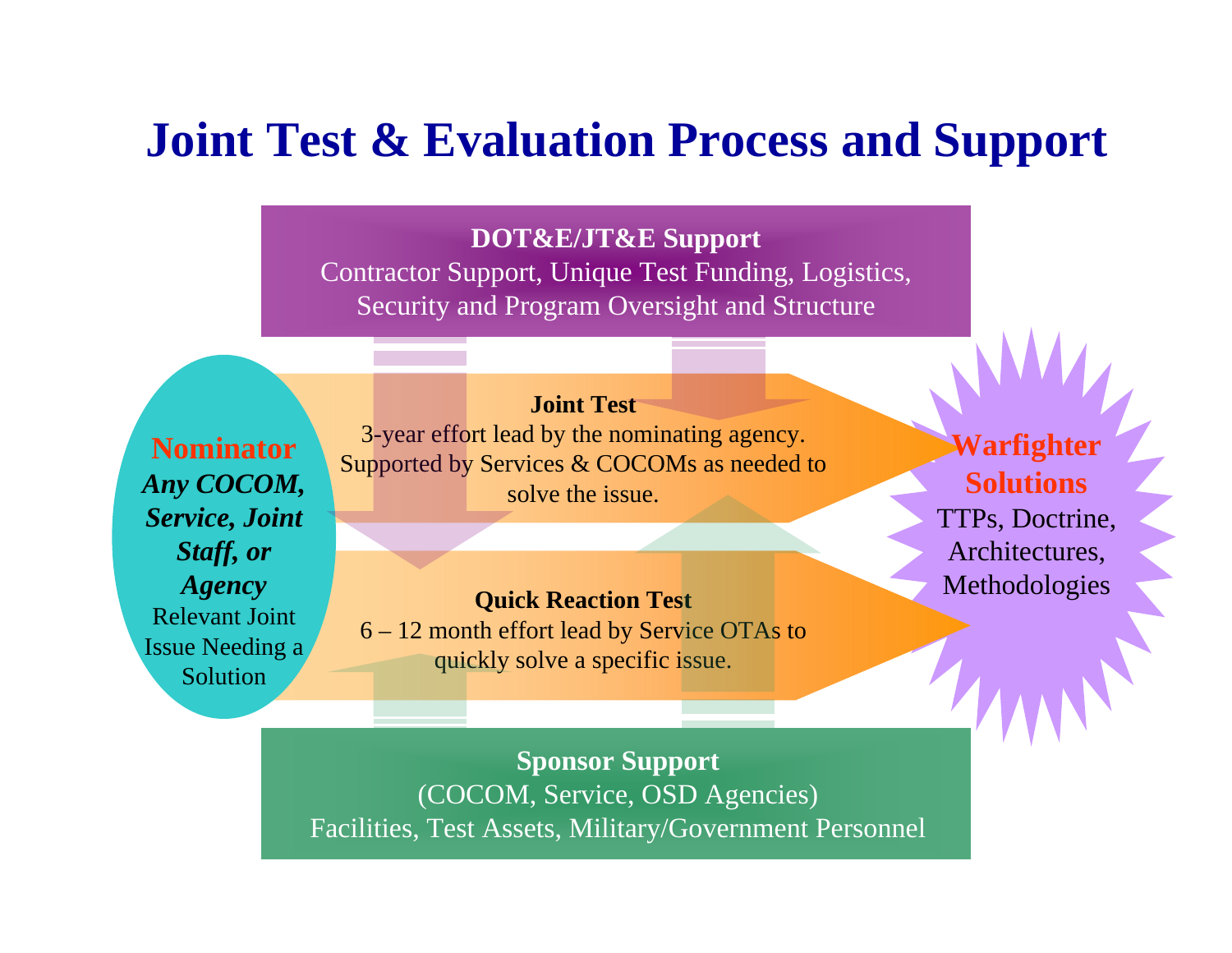# **Two Avenues to Conduct Joint Testing**

### Quick Reaction Tests

- • Quickly addresses specific and focused warfighter question/issue within scope of JT&E Program purpose
- •Accelerated review, approval, execution
- $\bullet$ Duration: 6-12 months (Nomination-to-Final Report)
- •Sponsors: COCOMs, JFCOM, Services, Joint Staff, OSD
- •Testers: Executed by Service Operational Test Agencies (OTA)
- •Product provides specific answer to a specific question
- •Resourcing for OTA participation in accordance with JT&E guidelines

### JT&E Projects

- •In-depth, methodical evaluation of issues within scope of JT&E Program purpose
- •Duration: 3 years maximum (Charter-to-Closedown)
- •Sponsors: COCOMs, JFCOM, Services, Joint Staff, OSD
- •Testers: Executed by Service/COCOM-led JT&E test teams
- $\bullet$  Delivers defined and useful products to warfighter
	- *Both interim and final products required*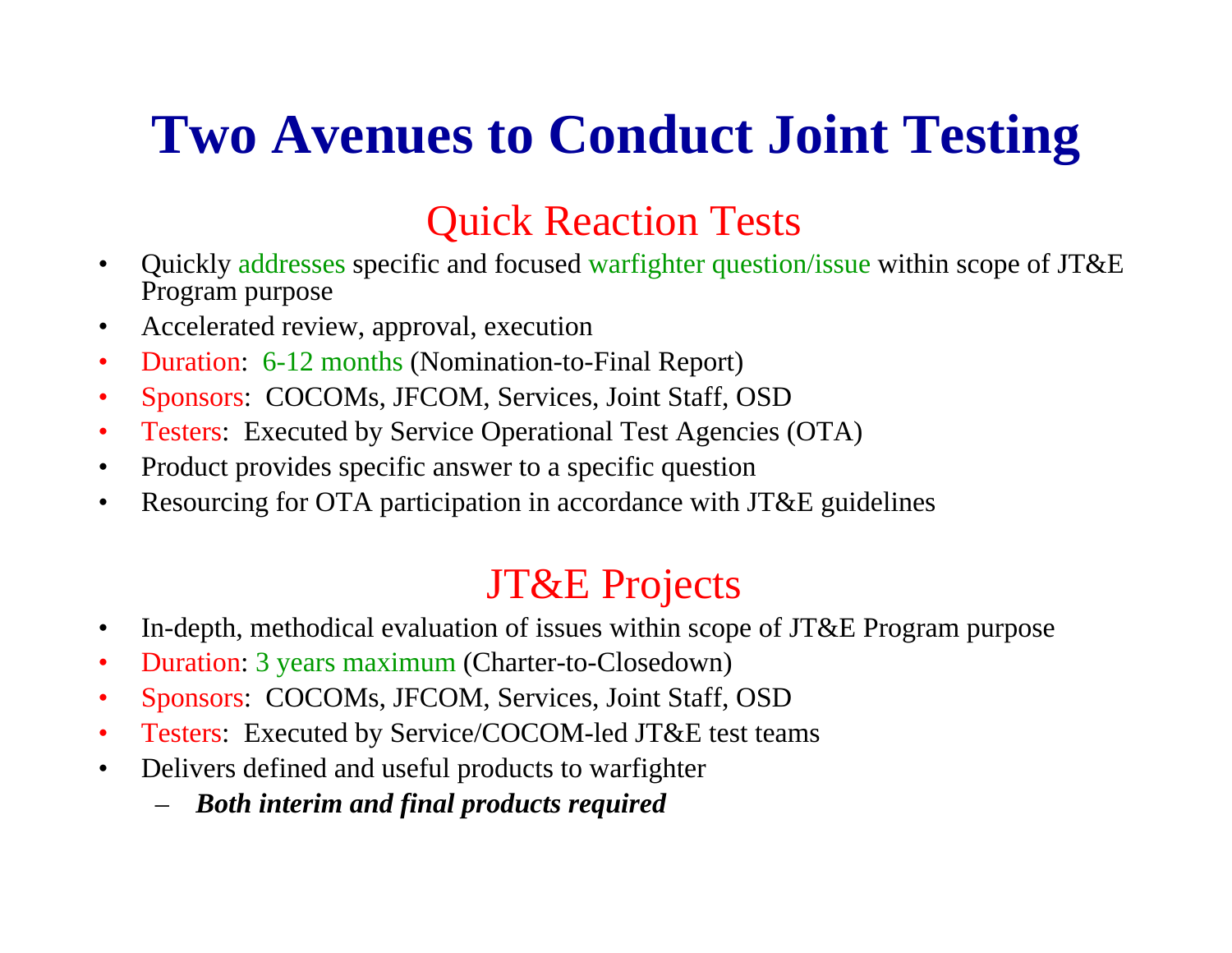## **JT&E Net-Centric History**

**For 35 years, JT&E has taken joint issues from the field and tested solutions in an operational environment to improve joint warfighting capabilities.**

**Over the past 12 years, we have conducted 15 command and control related projects, of which at least seven investigated net-centric improvements:**

**Joint C2, Intelligence, Surveillance, and Reconnaissance Joint Warfighter Joint Integrated C2 for Maritime Homeland Defense Joint Close Air Support Joint Unmanned Aerial Vehicle 1996 1996 1997 1998 Joint C2 for War on Terror Activities Joint Battle Damage Assessment Joint C2 of Net Enabled Weapons Joint Space Control Operations-Negation Joint Fire Coordination Measures Joint Methodology to Asses Joint Datalink Information Combat ExecutionJoint Integration and Interoperability of Special Operations**

**Joint Mobile Network Operations Joint Airspace C2**

**Other areas, including acquisition, test & evaluation, and precision engagement, have resulted in net-centric improvements:**

**Joint Threat Ballistic Missile Early Warning Joint Advanced Distributed Simulation Joint Test and Evaluation Methodolog**

**y Joint GPS Combat Effectiveness**

*The warfighting community has identified net-centric issues; JT&E has provided a conduit for solving these problems*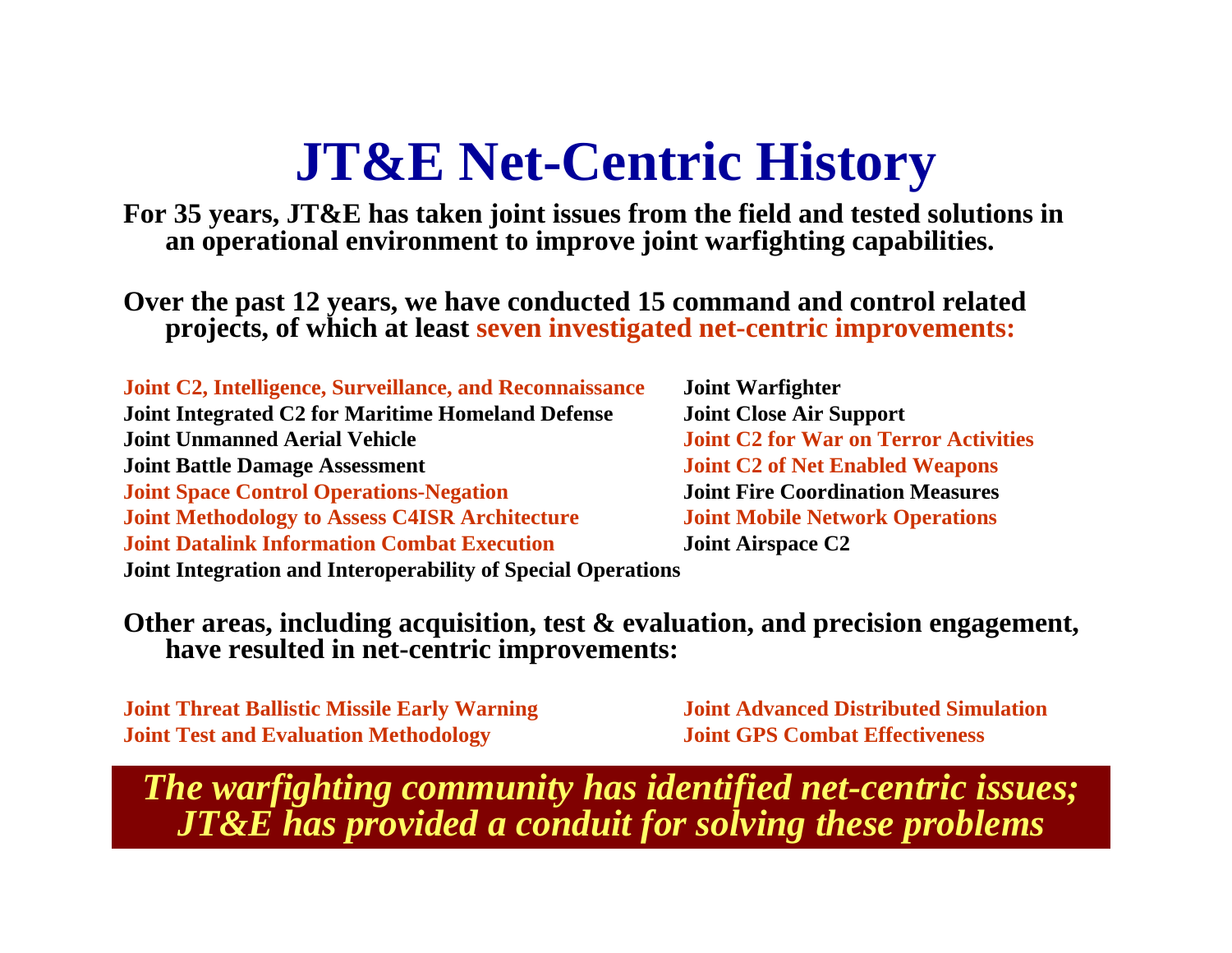## **Notable Success Stories**

#### **Identification, Friend, Foe, or Neutral (IFFN) JT&E,** 1981-1989

- ¾ Evaluated the ability of friendly forces to identify airborne targets as friend, foe, or neutral.
- ¾ Test products include: residual national test assets, the development of real time air-to-air and air-to-ground kill removal techniques, recommended changes to man-in-the-loop simulation unique methods for system certification.
- ¾ Theater Air Command and Control Simulation Facility (TACCSF) was the initial legacy of this JT&E. It was later designated as the Air Force's Distributed Mission Operations Center (DMOC), which continues to support the warfighter.

#### **Joint Command, Control, Intelligence, Surveillance, & Reconnaissance (JC2ISR) JT&E,** 2001-2005

- ¾ Assisted USCENTCOM, USCENTAF, and Second Fleet in revising the ISR-related portions of time-sensitive targeting concept of operations and related TTP documents by integrating the rigors of operational testing and personnel training into the evaluation of C2ISR architectures.
- ¾ The revised TTPs enhanced the warfighter's ability to utilize diverse national, theater, and tactical information collection sensors and dynamically focus them to identify, track, and engage high-value targets.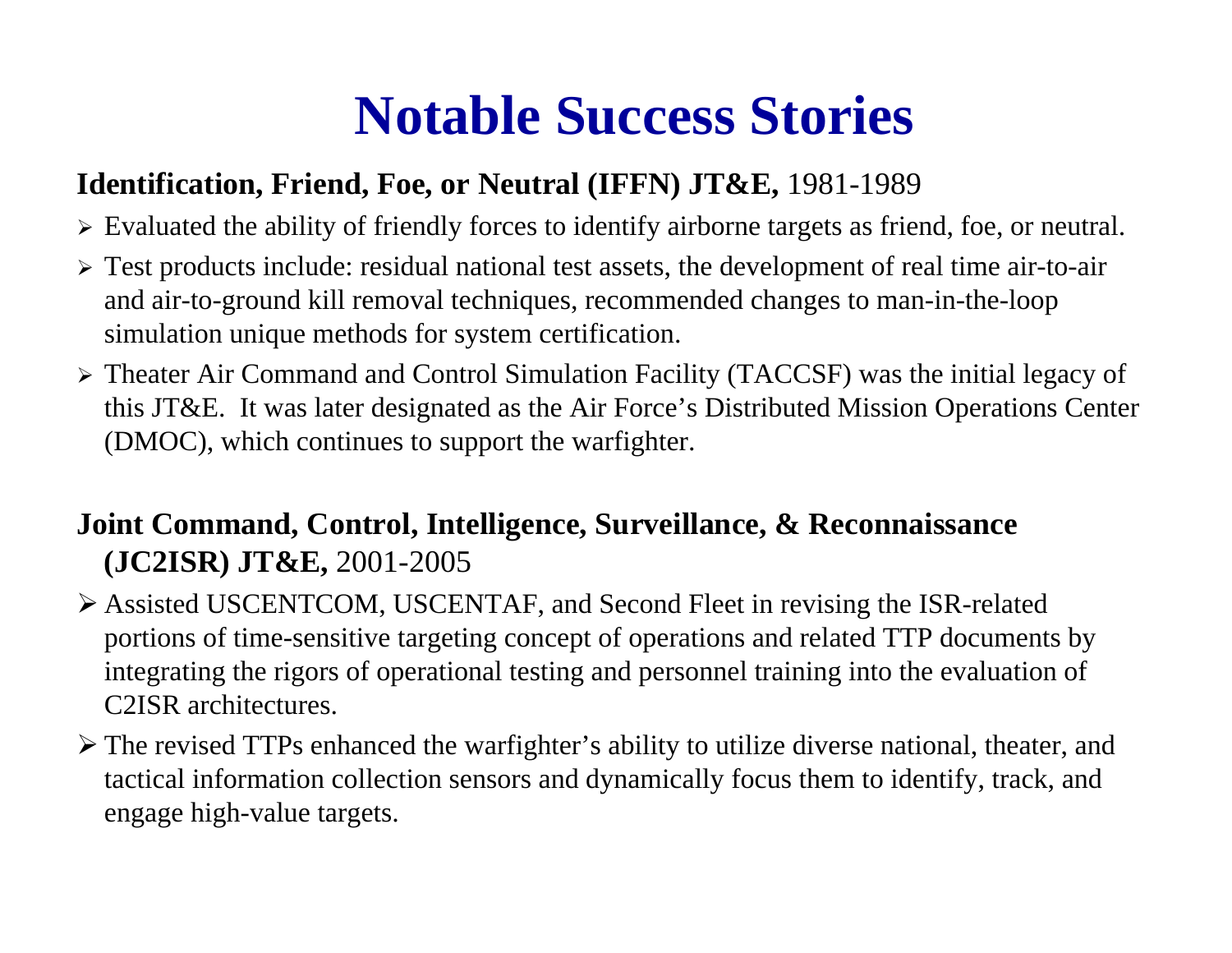## **Notable Success Stories**

#### **Joint Advanced Distributed Simulation (JADS) JT&E,** 1995-2000

- $\triangleright$  Investigated the utility of advanced distributed simulation technologies for test and evaluation purposes.
- ¾ Products help to accelerate system development by beginning detailed weapon system integration while the platform is still under development. This system integration can be accomplished by using ADS to capitalize on the high fidelity simulations of existing precision guided munitions without duplicating supporting infrastructure.

#### **Joint Methodology To Assess C4ISR Architecture (JMACA) JT&E,** 2000- 2006

- ¾ Developed and evaluated a methodology to assess C4ISR architectures as they relate to mission outcome. The purpose of JMACA was to validate an integrated C4ISR architecture assessment methodology.
- ¾ Test products were planning and analysis tools for combatant commanders, CJTFs, and Services at the operational level.
- ¾ JMACA became part of JFCOM's Joint Battle Management Command and Control J89 Directorate.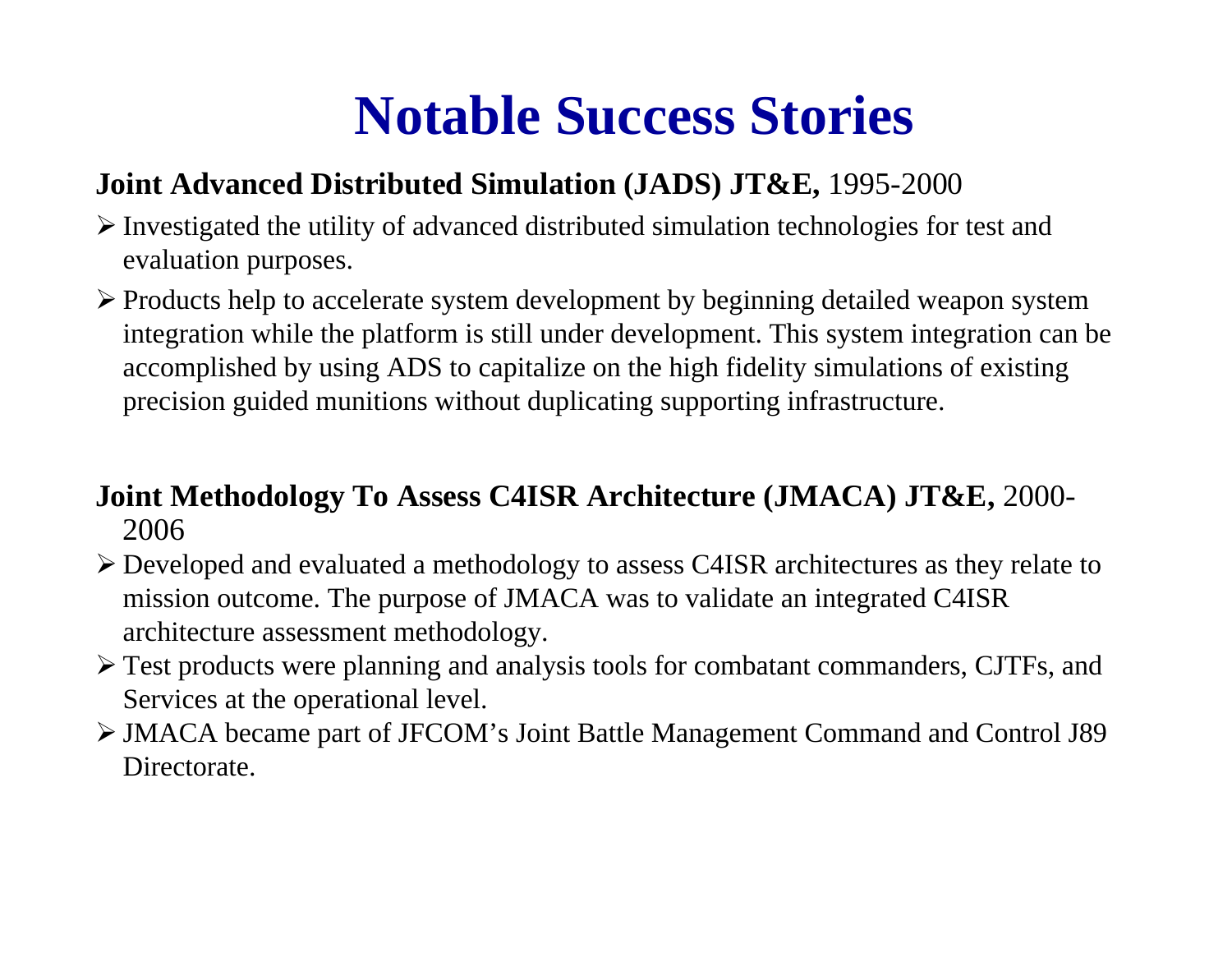## **Notable Success Stories**

#### **Joint Data Link Information Combat Execution (JDICE) JT&E,** 2003-2006

- ¾ Focused on data link information exchange to improve integration of ISR, C2 and shooter assets.
- ¾ Improved the warfighter's situational awareness by developing joint TTPs that provide critical mission information across platform, regardless if tactical air or ground data link.
- ¾ The four JDICE-developed TTPs applied to:
	- National Assets
	- Army
	- Special Operations Forces
	- Marine Corps
- ¾ JDICE transitioned to Joint Digital Integration for Combat Engagement, a permanent Air Force organization responsible for combat identification, special programs, and emerging capabilities.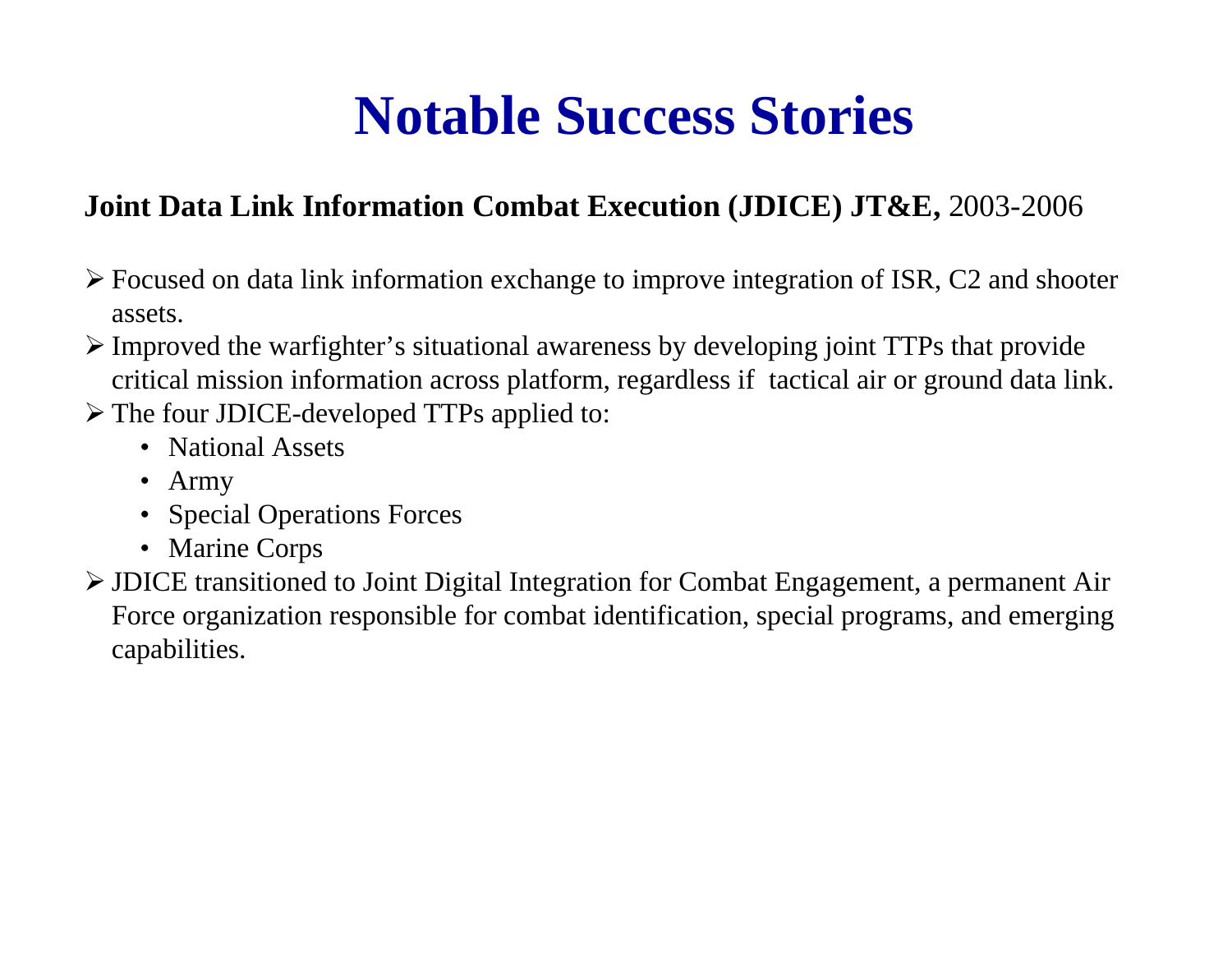## **Current Net Centric Related Projects**

- $\bullet$ **Joint Test and Evaluation Methodology – Col Eileen Bjorkman**
- $\bullet$  **Joint C2 of Net-Enabled Weapons – Col Richard Leibach**
- $\bullet$ **Joint Mobile Network Operations – Col Edmund Mitchell**
- $\bullet$ **Joint Space Control Operations-Negation – Col Chris Daehnick**
- $\bullet$ **Joint C2 for War on Terror Activities – CAPT Tom Wears**